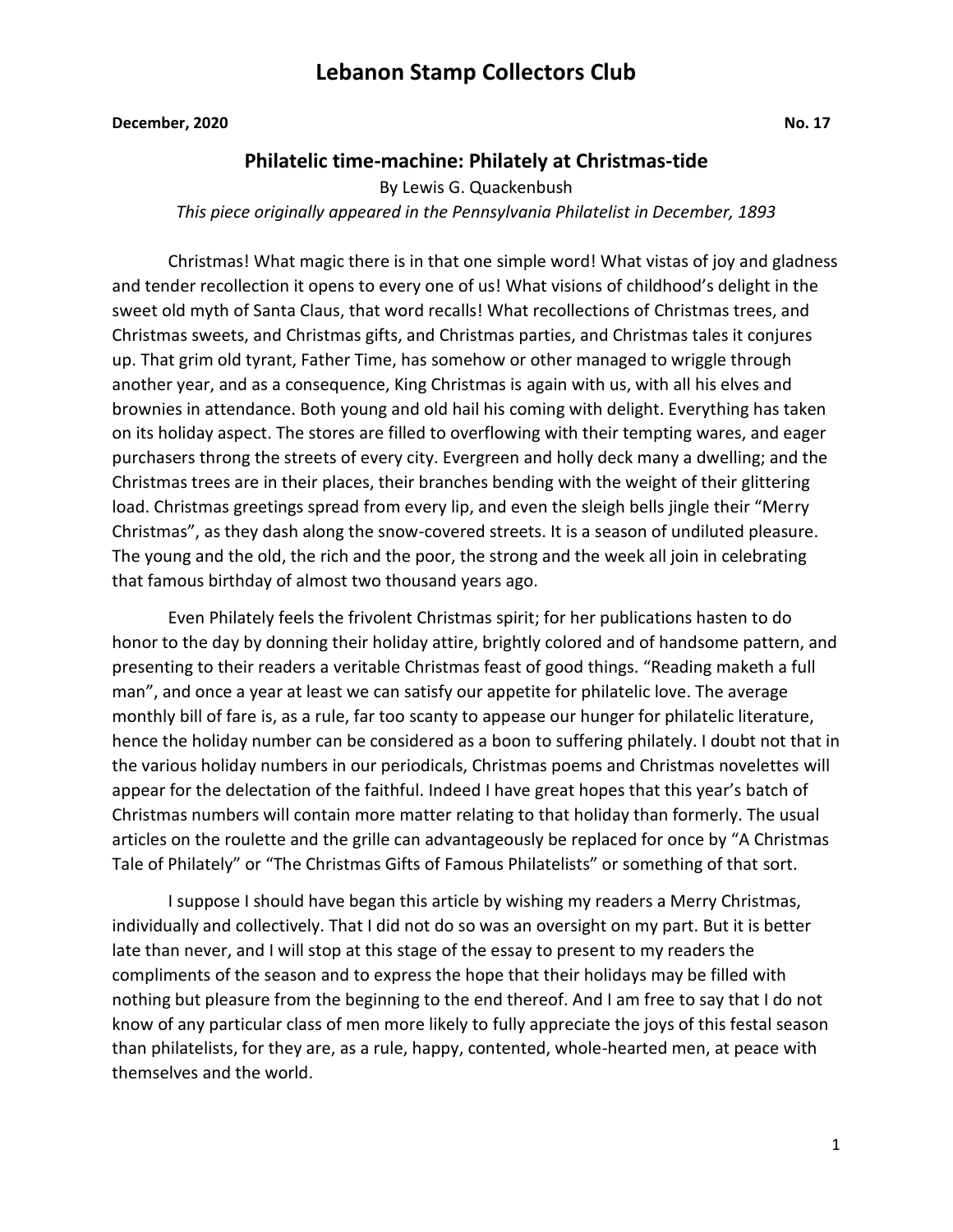It would be very interesting to know how our most famous philatelists spend Christmas. I'll wager that the stamp album is not long neglected, even during the week of dissipation and late hours between Christmas and New Years, a week always notable for entertainments of all kinds. I wonder if there is much exchanging of gifts between philatelists. For my own part, last Yule-tide brought me no philatelic presents worth mentioning and I hardly expect any great influx of complimentary knick-knacks this season. But perhaps among the greater lights of philately, philatelic gifts are common and I fancy that few gifts are more prized than these.

Some six moons ago, I was very much pleased to find that Santa Claus had placed a Scott's International Album upon our family Christmas tree, ticketed with my name. It was my first printed album and I think that I have never had a present, before or since, from which I extracted so much unalloyed pleasure. There are few gifts more likely to satisfy the heart of the average American youth than a complete philatelic outfit; namely, an album, a catalogue, a good packet of stamps, and a subscription to some first-class stamp journal. It may be rather late for a pointer on Christmas gifts, still if any non-philatelic father of a philatelic son should chance to read these lines, I hope that he will appreciate my suggestion of an appropriate gift and "make a note on it", as Captain Cuttle would have said, for use next year, if this year's Christmas schedule is already made out. Probably many fond parents will start their boys on the philatelic branch of the royal road to learning to present Christmas by gift of albums or packets of stamps; and very likely Santa Claus was the philatelic god-father of many who read these lines.

Even the stamp dealers have a holiday trade, or at least they call it so. Not that they cover their albums with holly or furnish a Christmas carol with each packet. Neither do they have a special Christmas stamp for sale, though such a stamp would undoubtedly be a big seller. It is rather a wonder that a Christmas stamp, to be used on that day only, has not been issued by some enterprising government in need of funds. How philatelists would snap them up. Or suppose the idea was elaborated and a series of stamps was issued representing Santa Claus in various scenes, a la Columbus. On one stamp, the worthy saint might be represented in his polar home; on another, driving his fiery reindeer o'er the house tops; on a third, performing his famous act of entering a house at dead of night by means of a ten-inch chimney; and on a fourth distributing his gifts via the traditional stocking. Why, Columbus would be nowhere: we would all be howling over the beauty of the new Christmas issue, and saving them, and speculating in them, and writing articles about their great rarity in the future.

I must warn Mr. Seebeck that this Christmas issue notion is fully covered by patent and rights all reserved. I am willing, however to sell him the South American rights for \$150,000 spot cash, and two thirds of the net profits. The U.S. part of the scheme, I shall push personally, and I am in the great hopes that the government will be so pleased with the success of the Columbian issue that the powers that be will welcome my project with open arms. If only the late, lamented Wan Johnamaker were still in the harness I would be absolutely confident of success; but I fear that Mr. Bissell will not be so tractable a subject.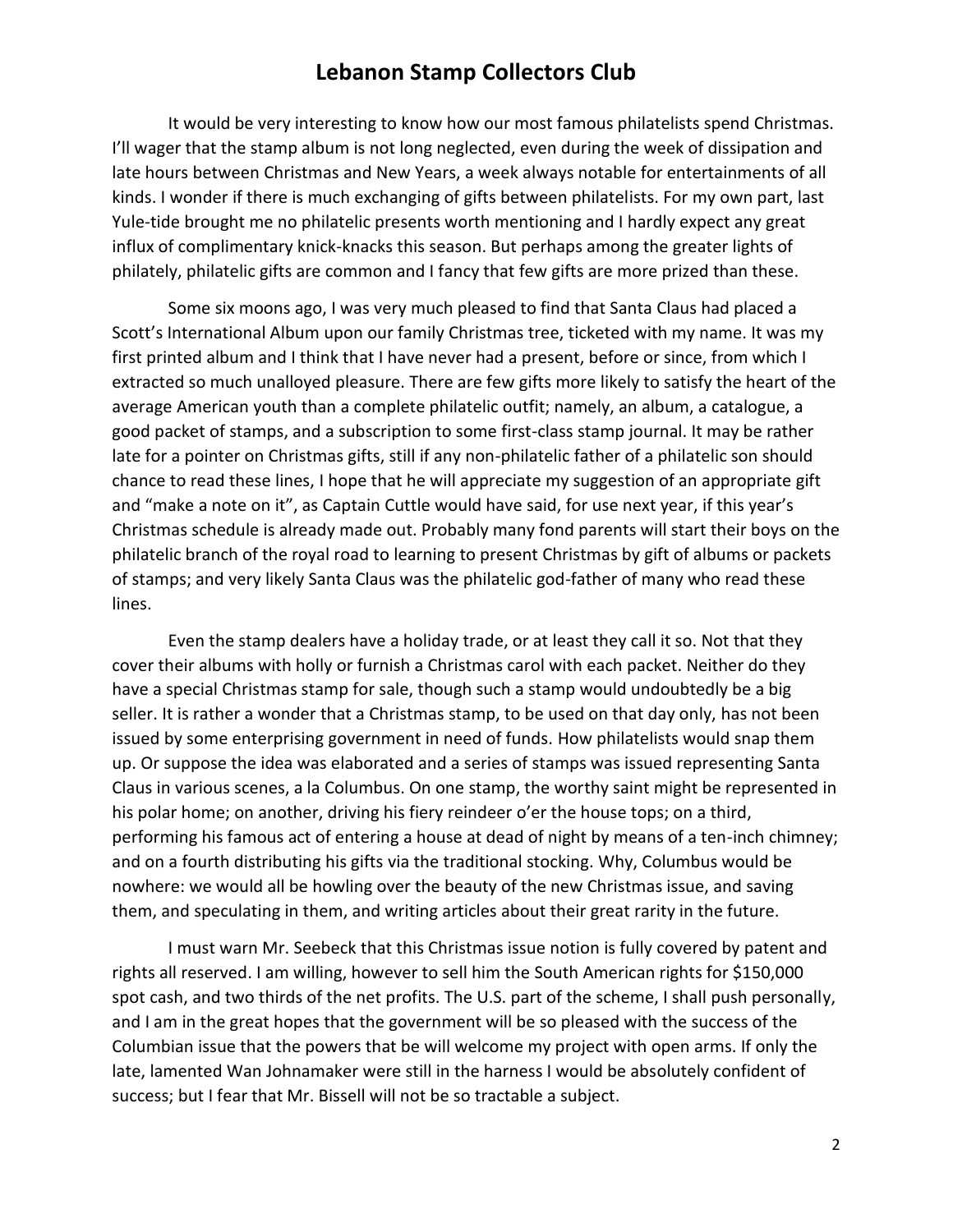"*Heap on more wood. The wind is chill, But let it whistle as it will, We'll keep our Christmas merry still*."

These lines of Walter Scott's embody the very essence of Christmas. The good cheer of the fireside, at this happy season, seems comfortable and homelike, because the storm is howling outside, and the air is chilly and sharp, and the snow covers the landscape, everywhere.

My friend and brother collector as you sit by your cosy fireside tonight, snatching a moment from the holiday festivities to read this Christmas number of your favorite journal, I send you a hearty greeting. May your Christmas be a gladsome one. May your gifts be many. I wish you a Merry Christmas and Happy New Year. – Lewis G. Quackenbush

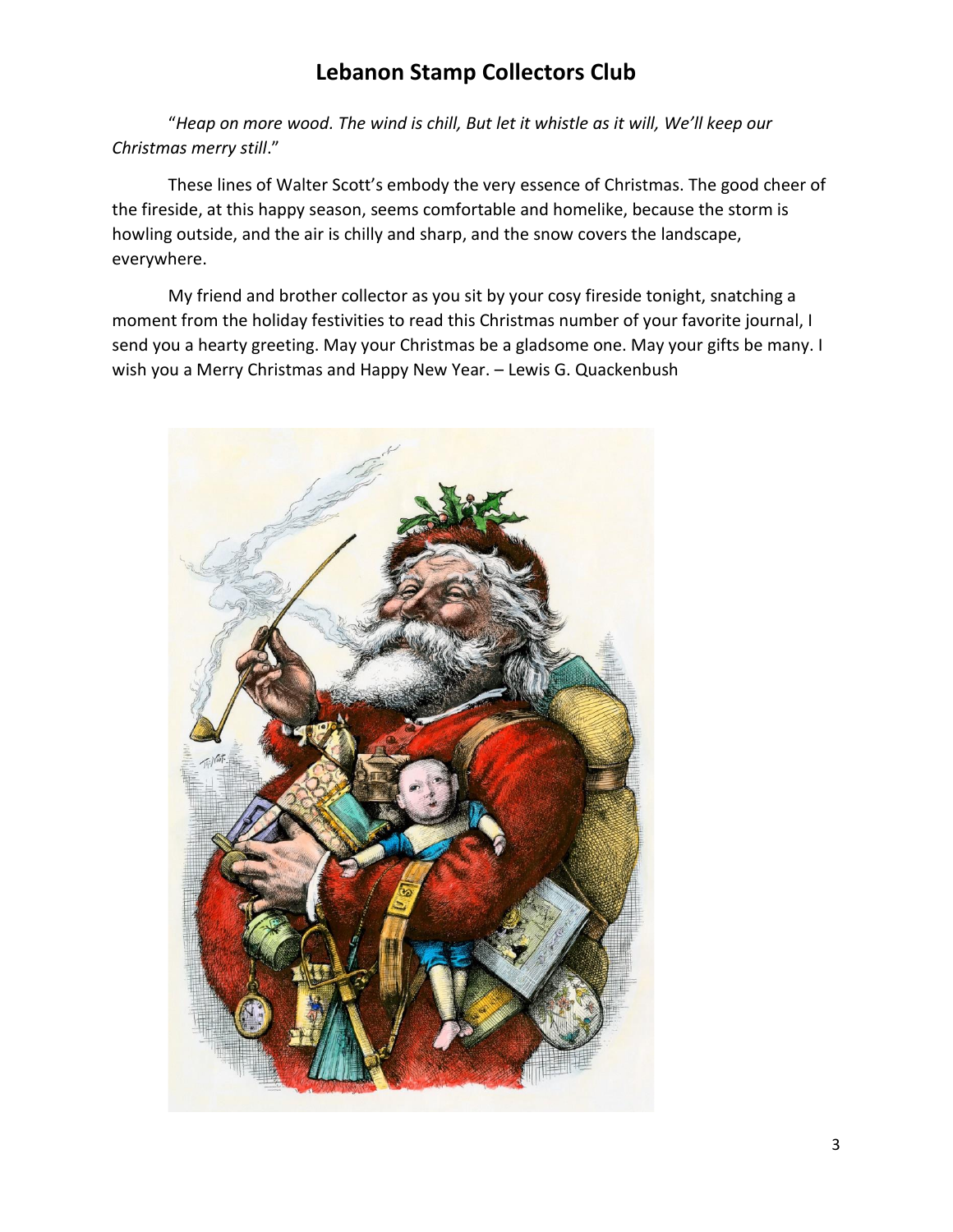### **Calendar of Upcoming Events**

#### Courtesy of the Philatelic Society of Lancaster County (Icps-stamps.org)

#### **\*\*The Some Sunday Stamp Show scheduled for December 19 – 20 is Cancelled\*\***

**PSLC PROGRAMS**: For the remainder of 2020, the PSLC will hold **Virtual Bi-Monthly Meetings**, which shall begin promptly at 6:30 PM and run for ~90 minutes via Zoom video conferencing. For details to attend these meetings please contact [Paul Petersen](mailto:pcpetersen@comcast.net) via email (pcpetersen@comcast.net) or call +1 (717) 299-5640. We usually hold a brief business meeting led by President DiComo, followed by our keynote speaker(s) and a Show & Tell, where Members & Guests can share in a few minutes their favorite stamp, cover, or other philatelic item(s) and take a question or two. We look forward to seeing you!

• December 23: Charles J. DiComo, PhD, PSLC & ESPHS President, *Banking in the Village of Pawling, NY and Surrounding Townships as told through Postal History, Bank Checks, Currency, Revenue Stamps and Postal Cards: 1849–1929*. Dr. DiComo lived in Pawling, New York for a decade, and began researching the history of village, town, hamlets and neighborhoods in Dutchess County. He began collecting its postal history, along with real photo postcards, postal cards, postal stationery, Victorian trade cards, railroad tickets, newspapers, hotel paraphernalia, etc. A sub-collection grew from this to include Bank Checks, Promissory Notes, Bank Tags, Fractional & Federal Currency, Revenue-stamped documents and other Ephemera. He recently published an article on a portion of this story, *[The Life of Hiram Vail and the Obsolete](http://lcps-stamps.org/wp-content/uploads/2019/06/Paper-Money-MayJune19-DICOMO-p1-8.pdf)  [Notes produced for his Banking & Collection Office in Amenia, New York](http://lcps-stamps.org/wp-content/uploads/2019/06/Paper-Money-MayJune19-DICOMO-p1-8.pdf)*, *Paper Money*, May-June 2019, Vol. LVIII, No. 3, Whole No. 321, pp. 190-194. Enjoy!

January 12: *French Balloon Mail*, by Richard Colberg. Dick Colberg is the longstanding President of the Lebanon (PA) Stamp Collectors Club. His specialty is postal history largely for U.S., France, and Mexico, among others. He exhibits and publishes widely here and in France where he is a member there in several societies. He is active in APS, PSLC, CCNY, the PA Postal History Society, and others. He is an accredited philatelic appraiser, and lives several months of the year in France.

January 27: *The Map Stamps of Panama*, by John Howker. These detailed map stamps originated in Columbia and then changed issuance to Panama when the latter gained its independence. This was shortly followed by the demarcation of the Canal Zone across the isthmus in preparation for the construction of the Panama Canal. As a new country, Panama used existing map stamps of Columbia and overprinted then in 1904 with both 'Panama' and 'Canal Zone'. Other renditions followed for the next two years. Various overprints were used during this period, and they varied by city. Bio: John Howker is the Treasurer of the Brandywine Valley Stamp Club and Chairman of the the club's DELPEX Committee, their annual stamp show.